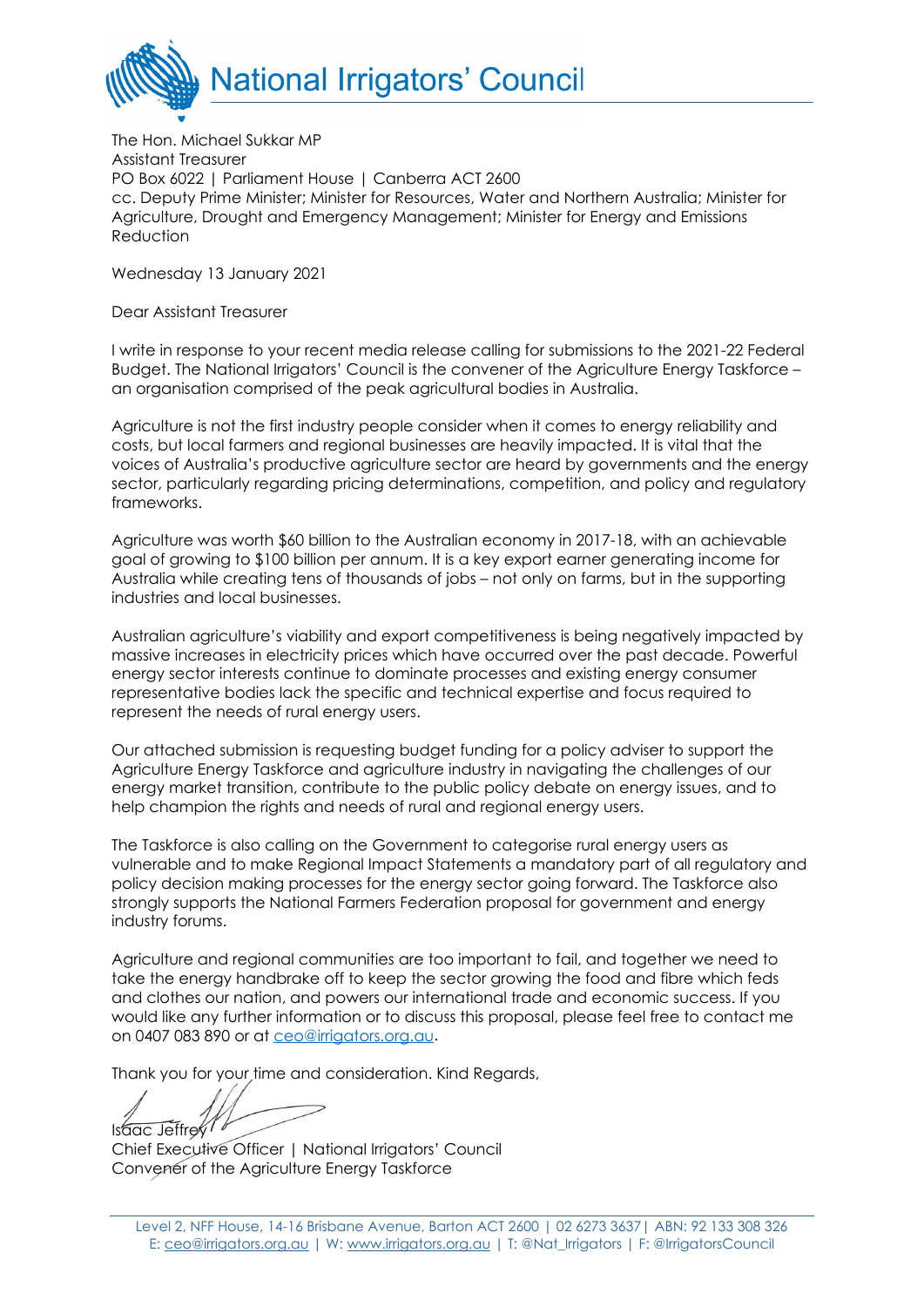# Federal Government Budget 2021-22 Submission: Project Officer Funding



**Contact:** Isaac Jeffrey | Chief Executive Officer | National Irrigators' Council | 0407 083 890 [ceo@irrigators.org.au](mailto:ceo@irrigators.org.au) | Level 2, NFF House, 14-16 Brisbane Avenue, BARTON ACT 2600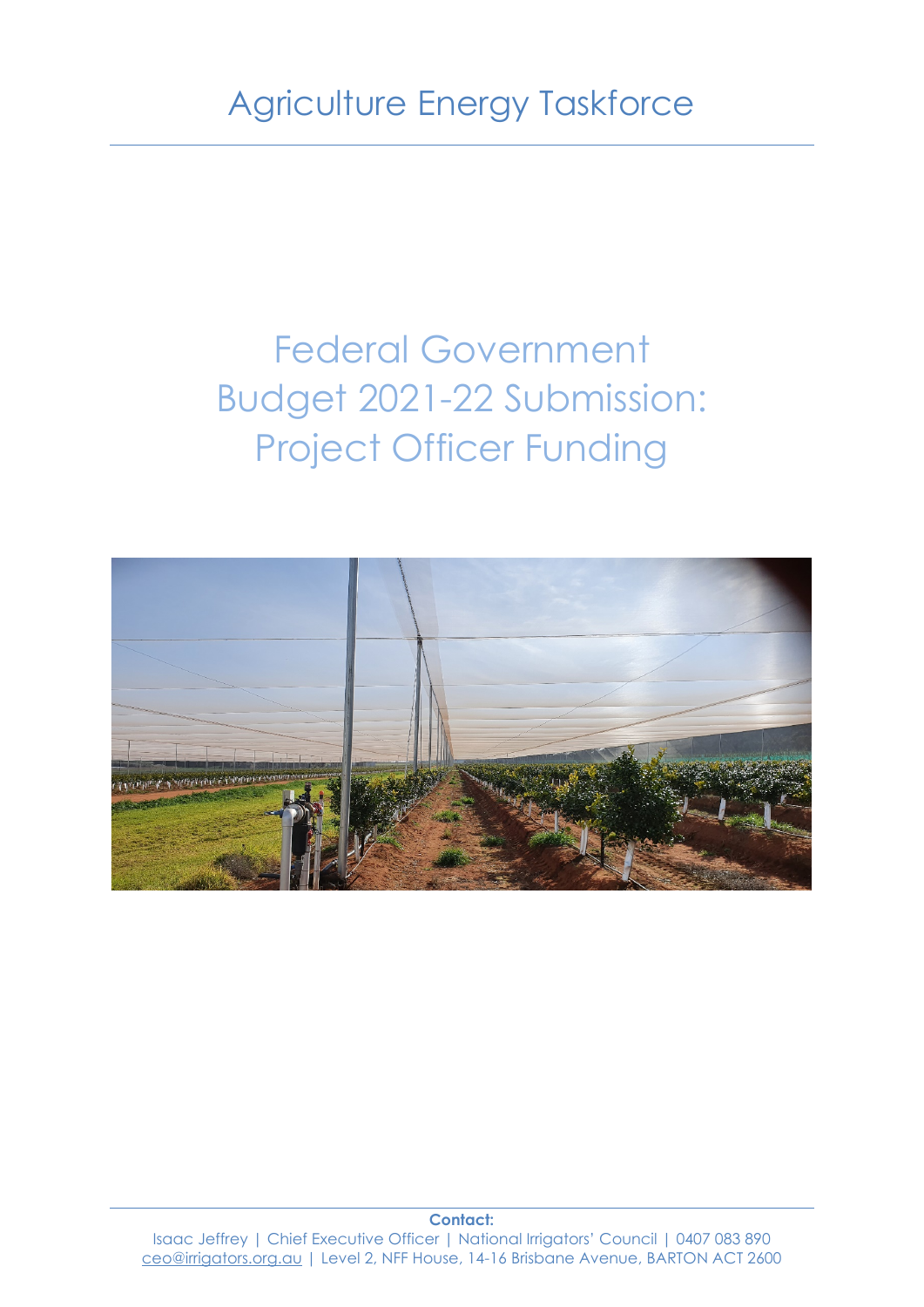## Contents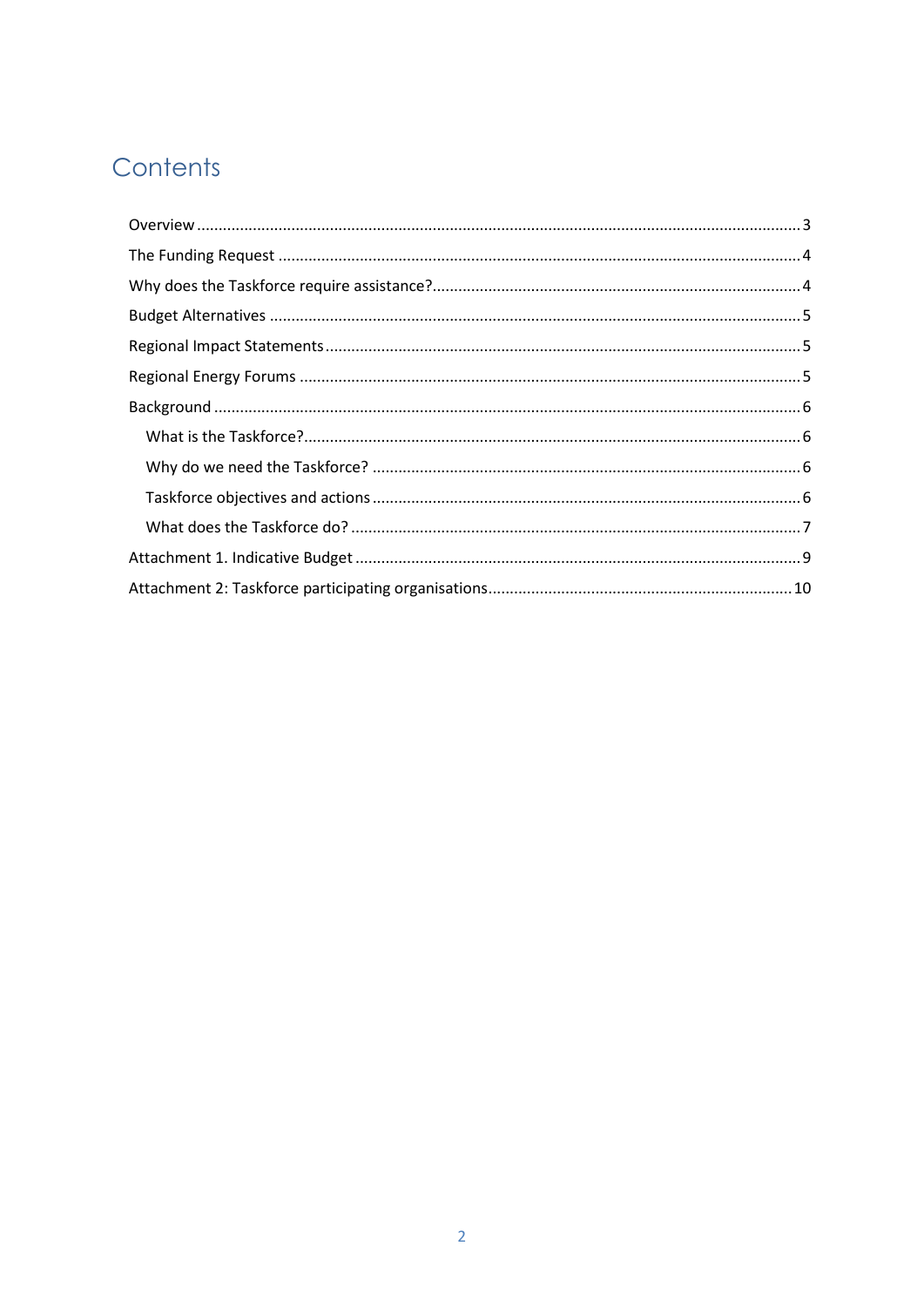#### <span id="page-3-0"></span>**Overview**

Agriculture is not the first industry people consider when it comes to energy reliability and costs, but the productive agriculture sector and regional businesses are heavily impacted. It is vital their voices are heard by governments and the energy sector, particularly with regard to the pricing determinations processes, competition issues and policy and regulatory frameworks.

Agriculture was worth \$60 billion to the Australian economy in 2017-18, with an achievable goal of growing to \$100 billion per annum. It is a key export earner generating income for Australia while creating tens of thousands of jobs – not only on farms, but in the supporting industries and local businesses.

Agriculture's viability and export competitiveness is being negatively impacted by massive increases in electricity prices which have occurred over the past decade. Powerful energy sector interests continue to dominate processes and existing energy consumer representative bodies lack the specific and technical expertise and focus required to represent the needs of rural energy users.

It is a critical time for energy policy in Australia. Agriculture and rural communities must not be forgotten as the economy transitions to lower emission energy sources. This is against the backdrop of the significant uptake of renewable energy sources, the reconfiguration of the energy grid and associated market design, and as options such as greater use of microgrids and stand-alone power systems are considered.

Rural Australia has a key role to play as both energy consumers and energy generators. The regions must be afforded a voice at the table at each level to be consulted on the development of national energy policy through the technology and related roadmap processes; the regulatory decision making on network operation and investment; and the ongoing decisions made on pricing.

With the current heightened level of activity in the energy policy space during this period of transition, engagement with the Australian Energy Market Commission, Australian Energy Market Operator and the Australian Energy Regulator will continue to be important. Engagement is critical if we are to rectify the situation where rural consumers pay more than fair and sustainable prices for power. In addition, the agriculture sector must be fairly positioned to take advantage of the huge potential for rural Australia to be a leader in the adoption of new energy technologies.

The Agriculture Energy Taskforce (the Taskforce) has worked over a number of years to ensure the voice of rural industries is heard. Taskforce members are not energy sector experts yet they each deploy their respective resources to contribute to the work of the Taskforce on a parttime basis.

The agriculture sector needs a full-time expert resource to work with peak agricultural bodies, other rural user groups as well as the bodies responsible for the energy related regulatory, pricing and operational frameworks to ensure the sector is able to engage effectively over the next few years. This engagement will not only ensure regional businesses have a seat at the table and are heard, it will ensure governments and the energy sector can deliver long overdue outcomes for regional communities in the energy space through genuine consultation.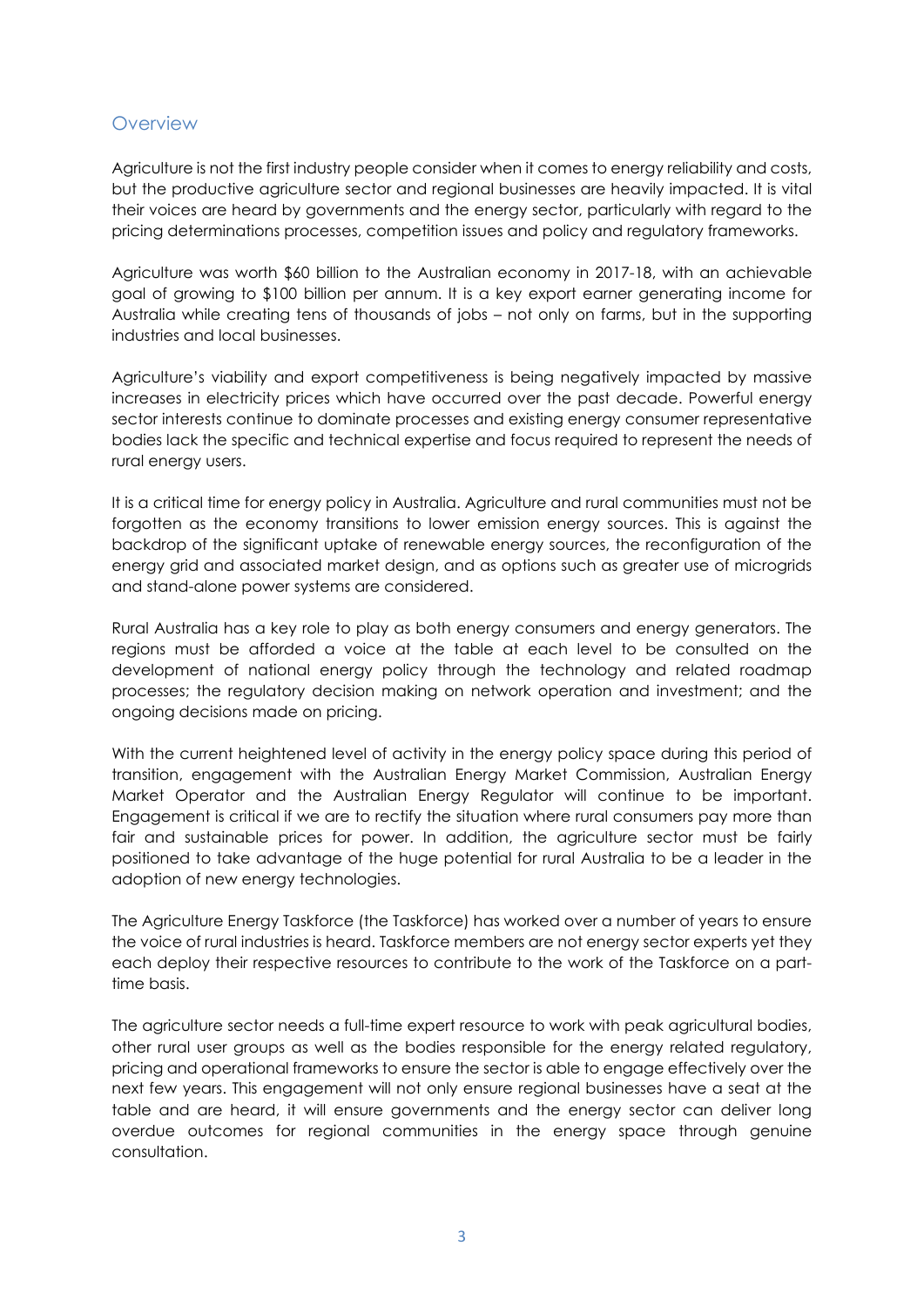Agriculture and regional communities are too important to fail, and together we need to take the energy handbrake off to keep the sector growing the food and fibre which feeds and clothes our nation, and powers our international trade and economic success.

#### <span id="page-4-0"></span>The Funding Request

The Taskforce is seeking \$300,000 in direct funding assistance from the Australian Government over two years to employ a dedicated resource to drive agricultural engagement in energy policy.

Taskforce members will contribute at least \$66,000 in cash contributions and an estimated \$130,000 in-kind over the two year period.

The duties of the policy adviser would be:

- Implementation of the Taskforce strategic plan, with particular focus on the three priority areas identified by Taskforce members:
	- o Consumers taking more control, reducing costs and emissions via new technologies, including engagement in the Technology Roadmap and associated processes (including bioenergy, hydrogen and others);
	- o Addressing inappropriate market structures and frameworks for the future engagement and input with policy makers and regulators over rules, regulatory guidelines and decisions;
	- o Advocacy on specific issues and regulatory processes;
- Research and drafting, in consultation with taskforce members and supporters, relevant submissions, policy papers and related documents;
- Liaison with Taskforce participants and supporters;
- Liaison with relevant regulators, Government agencies and other energy bodies (for example, Energy Consumers Australia); and
- Attendance at relevant hearings and forums.

The position would report directly to the National Irrigators' Council (NIC) Chief Executive Officer, as convener of the Taskforce, with other regular reporting to Taskforce participants and funding organisations. The person will be employed by the NIC. Funds and budget will be managed by NIC with an end of financial year report provided to funding participants.

#### <span id="page-4-1"></span>Why does the Taskforce require assistance?

It is challenging for the agriculture sector to participate on an equal footing with the electricity industries' processes without the appropriate level of technical expertise and without highly paid specialists with in-depth knowledge of the industry who are able to speak the industry language. This puts agriculture at a significant disadvantage as it seeks to convince regulators that the long term interests of consumers, and in our case irrigated agriculture, must be a priority.

To ensure the voice of agriculture is heard during the energy debate, Taskforce members dedicate a significant amount of time and staff resources to properly respond to the various pieces of work as part of the debate, but we require a specialist policy adviser to assist during the period of transition in the energy market.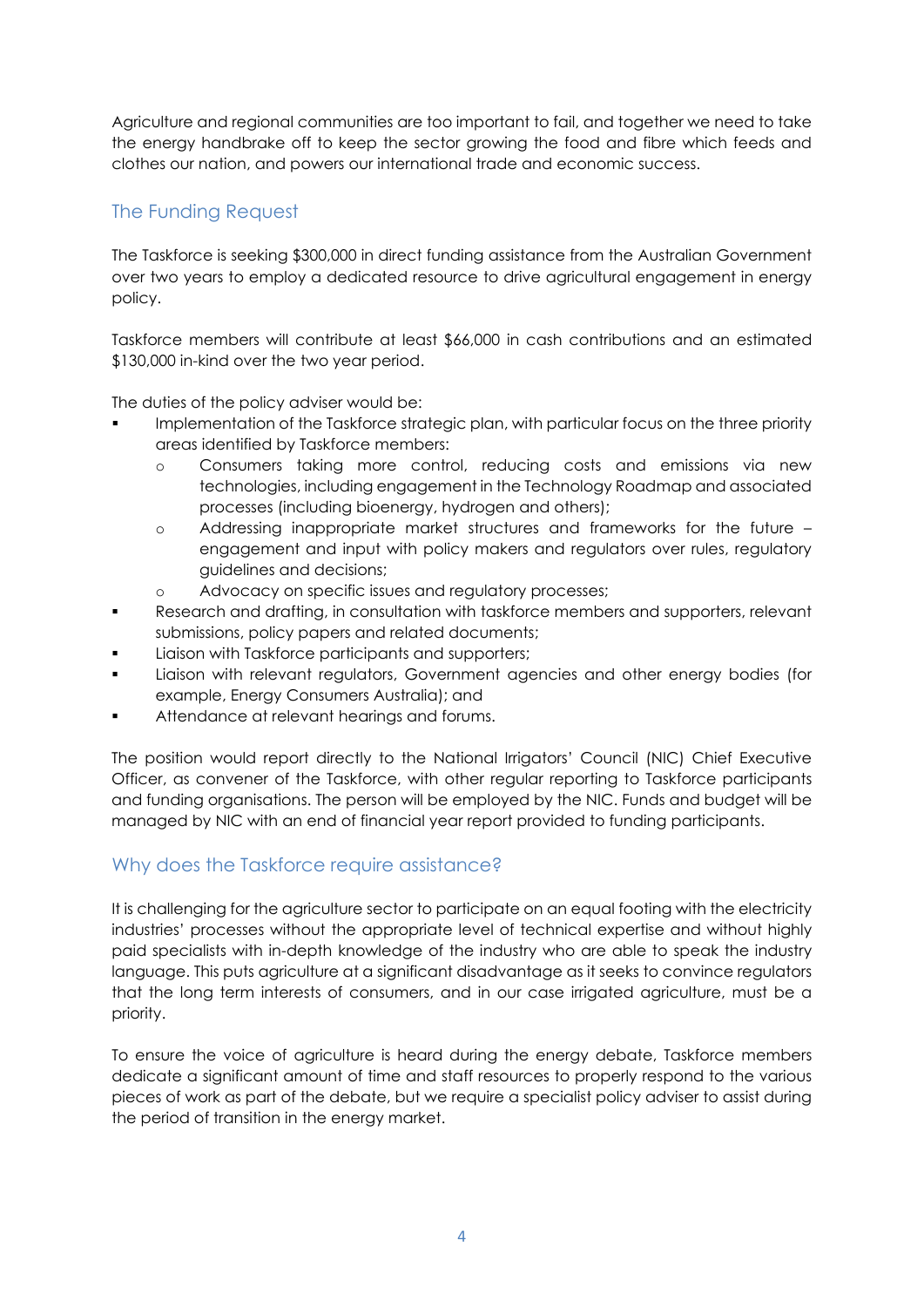#### <span id="page-5-0"></span>Budget Alternatives

The Taskforce, as well as members individually, work well with existing bodies such as Energy Consumers Australia (ECA) and have been supported by ECA with funding for one off projects.

Existing consumer advocates have an understandable focus on household energy users, particularly vulnerable individuals, mainly in cities.

Some organisations focus their advocacy on business users which may include farmers, but none have resources and expertise available to focus on the specific needs and opportunities for agriculture and rural communities.

The Taskforce appreciates the activity of other energy consumer representative bodies, but feels there is a significant gap. The Taskforce has appreciated project-based funding received from ECA (and funded via levies on consumers) for particular projects, however this does not enable the Taskforce to build the expertise required to engage on an ongoing basis in the current policy processes.

#### <span id="page-5-1"></span>Regional Impact Statements

Rural energy users should be considered vulnerable.

In addition to the above request for funding through the 2021-22 Federal Budget, the Taskforce would ask the Government to consider making Regional Impact Statements a mandatory part of all regulatory and policy decision making processes for the energy sector going forward.

These impact statements would ensure decision makers consider the actions and inactions of policy change in the energy sector on rural and regional Australians, including the agriculture sector, local businesses and communities.

#### <span id="page-5-2"></span>Regional Energy Forums

The National Farmers Federation, a member of the Agriculture Energy Taskforce, in its Budget Submission has put forward a proposal for two Government-Energy Industry Forums per annum to provide regional and rural energy users an in-depth insight into policy and regulatory reforms that will impact these energy users.

The cost would be \$150,000. It is envisaged that the forums would bring together market institutions and government regulators including the AER, AEMO, AEMC and the ESB, state government agencies, and industry players including network and transmission owners with regional and rural representative groups to:

- identify rules changes, policy, regulatory processes and reform underway that may have impacts on regional and rural users;
- provide an overview of the energy policy and reform agenda for the proceeding sixmonths; and
- provide an opportunity for representative groups to provide holistic feedback to regulators and energy industry stakeholders.

NFF has agreed to organise and coordinate the forums, should that be necessary.

The Agriculture Energy Taskforce strongly supports this proposal.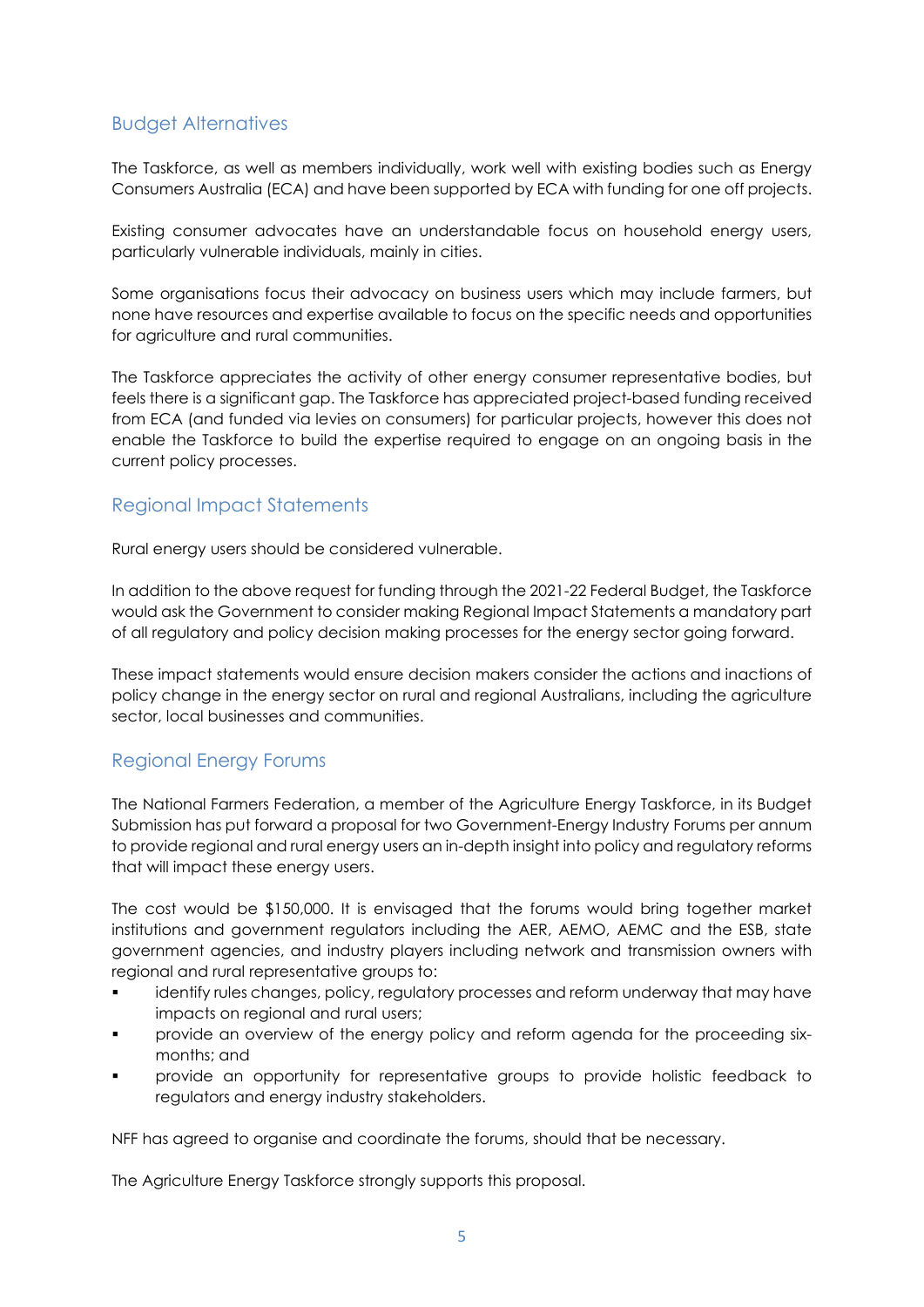#### <span id="page-6-0"></span>Background

#### <span id="page-6-1"></span>What is the Taskforce?

The Taskforce was established in September 2014 to enable the peak bodies to work in collaboration to advocate on behalf of Australia's agriculture sector to alleviate the impact of high electricity costs on agricultural industries, local businesses and communities.

The Taskforce includes a group of peak agricultural bodies seeking to advocate to decision makers, the impact of high energy costs on food and fibre production in Australia and the flow on effects. The Taskforce is convened by the NIC. A list of members is available in Attachment 2.

#### <span id="page-6-2"></span>Why do we need the Taskforce?

It is critical that the voice of the agriculture sector is heard during the debate on the unsustainable cost of energy in Australia. High costs are impacting on Australia's capacity to be competitive in the international market for agricultural product and undermining the viability of producers of fresh food and natural fibre consumed by all Australians. These pressures are also impacting many rural businesses, resulting in loss of employment opportunities in rural and regional communities.

These impacts are particularly severe on product produced by the agriculture sector who need power to pump water or product which requires processing, packaging and/or refrigeration. High costs are already having the effect of making Australia less competitive and less productive for some sectors. The Taskforce has shown Australia has already lost some international markets due to our product being no longer competitive.

These outcomes are unacceptable for a country with abundant energy resources and with a national objective of providing Australians with affordable food and fibre - let alone an objective of being a 'food bowl' for Asia.

#### <span id="page-6-3"></span>Taskforce objectives and actions

Objectives: The key objective of the Taskforce is to achieve in the order of a 30% reduction in power prices, with a long-term price ceiling of 8 cents for electrons (R) and 8 cents for the Network (N) component.

Actions: The Taskforce has argued the need for a comprehensive examination and overhaul of the Australian Energy Regulator (AER) pricing determination process where networks build in questionable costs into their submissions to the AER.

To date, the electricity networks' regulatory pricing framework is enabling an excessive guaranteed return on investment and encouraging over investment in network assets. Networks should not be rewarded for over-investment, 'gold-plating' and under-utilisation of assets; change is necessary to ensure that this behaviour is no longer permitted. As part of a series of reforms needed, it is imperative that the regulated asset base (RAB) is re-valued to remove the impact of over-investment from the underlying cost base.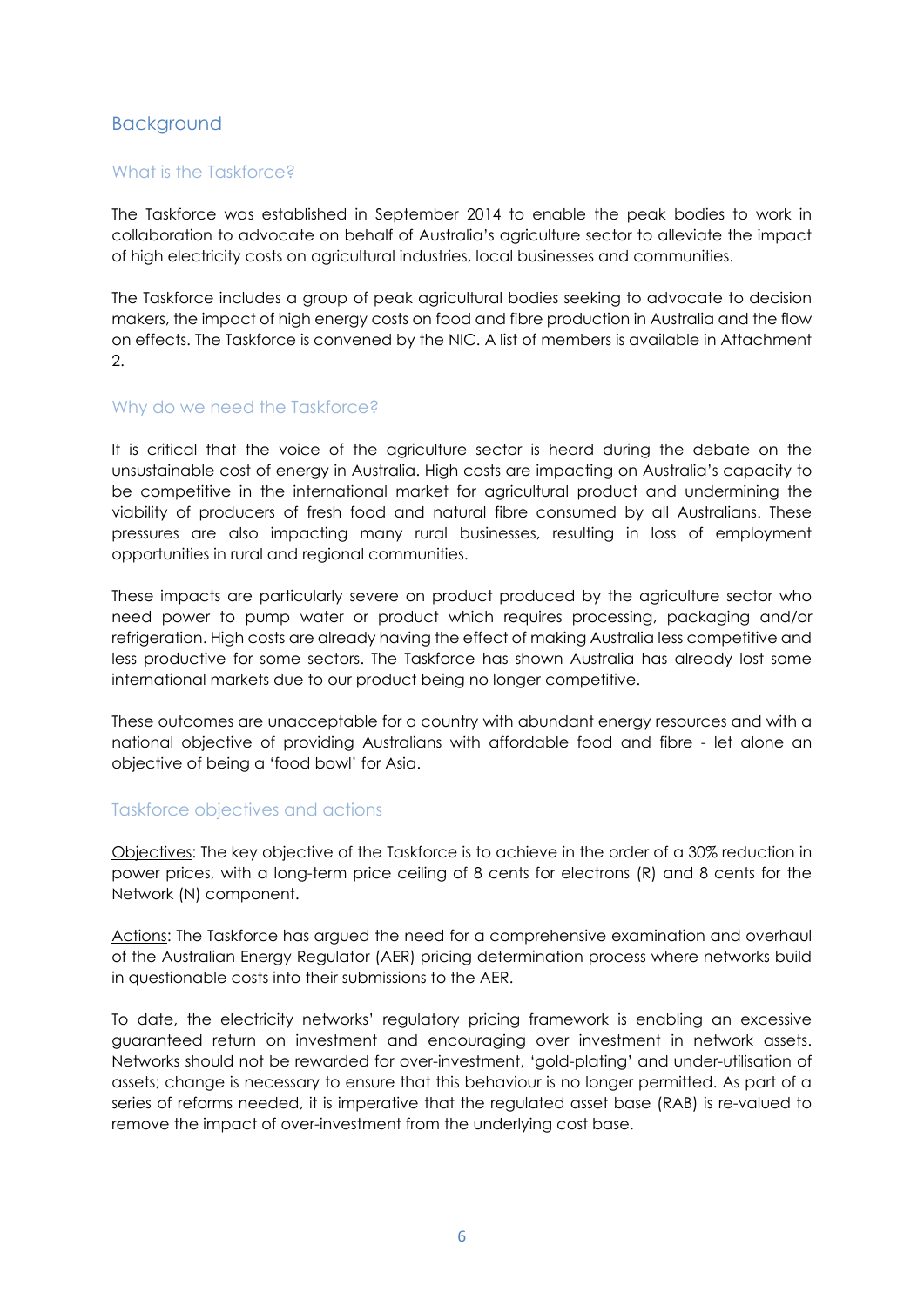The Taskforce identified a series of actions to be taken as part of a broader approach to remove distortions and deliver a fairer system within the national energy market (NEM).

The Taskforce agreed there was an urgent need for scrutiny of:

- the AER network pricing determination process which would examine:
	- o a change to the way the regulated asset base (RAB) is calculated, taking into account lower electricity consumption;
	- o the weighted average cost of capital presented to the AER by network companies;
	- o the capital expenditure and operating expenditure presented to the AER by network companies;
	- o the demand forecasts underpinning electricity network companies' proposals to the AER;
- the gold plating by network companies where the current under-utilisation of networks is pushing up electricity costs for remaining users;
- network companies' attempts to optimise profits; and
- the performance of networks in relation to global benchmarks and actual service delivered.

Taskforce advocacy also involves engaging the various bodies like the Australian Renewable Energy Agency and the Clean Energy Finance Corporation whose role it is to support and facilitate the uptake of renewable technology with the aim to deliver lower energy cost solutions. The Taskforce shares knowledge on the range of technology available and applicable to the sector and assists in facilitating these opportunities which might include diesel and diesel/solar hybrid solutions, powering irrigation pumping systems using solar photovoltaic energy and other approaches such as renewable bioenergy running on biogas from waste streams associated with intensive livestock industries.

#### <span id="page-7-0"></span>What does the Taskforce do?

Taskforce members work together to monitor Government action, check progress on advocacy and to identify the next phase of work required. Taskforce advocacy is progressed through a range of mechanisms including engaging the Minister for Environment and Energy and putting the case for affordable and reliable energy for the sector. Advocacy also includes submissions to Government related inquiries where industry input is invited regarding pricing and regulatory decisions to ensure that proposals put forward by industry are properly considered.

To date, the Taskforce and individual members have provided submissions to:

- Federal Government Energy White Paper (2014)
- Senate Inquiry into Electricity Network Companies (2014)
- Australian Government Green Paper on Australia's Agriculture Competitiveness (2014)
- Australian Government Competition Policy Review ((2014)
- AER electricity network reset process for Queensland (2015)
- AER electricity network reset process for South Australia (2015)
- Review of Governance arrangements for Australian Energy Markets (2015)
- ACCC inquiry into retail electricity supply and pricing (2016)
- Review of the Limited Merits Review (2016)
- Productivity Commission review of Australian agriculture (2016)
- AER Profitability measures for gas and electricity (2017)
- COAG Energy Council: Consumer participation in revenue determinations (2017)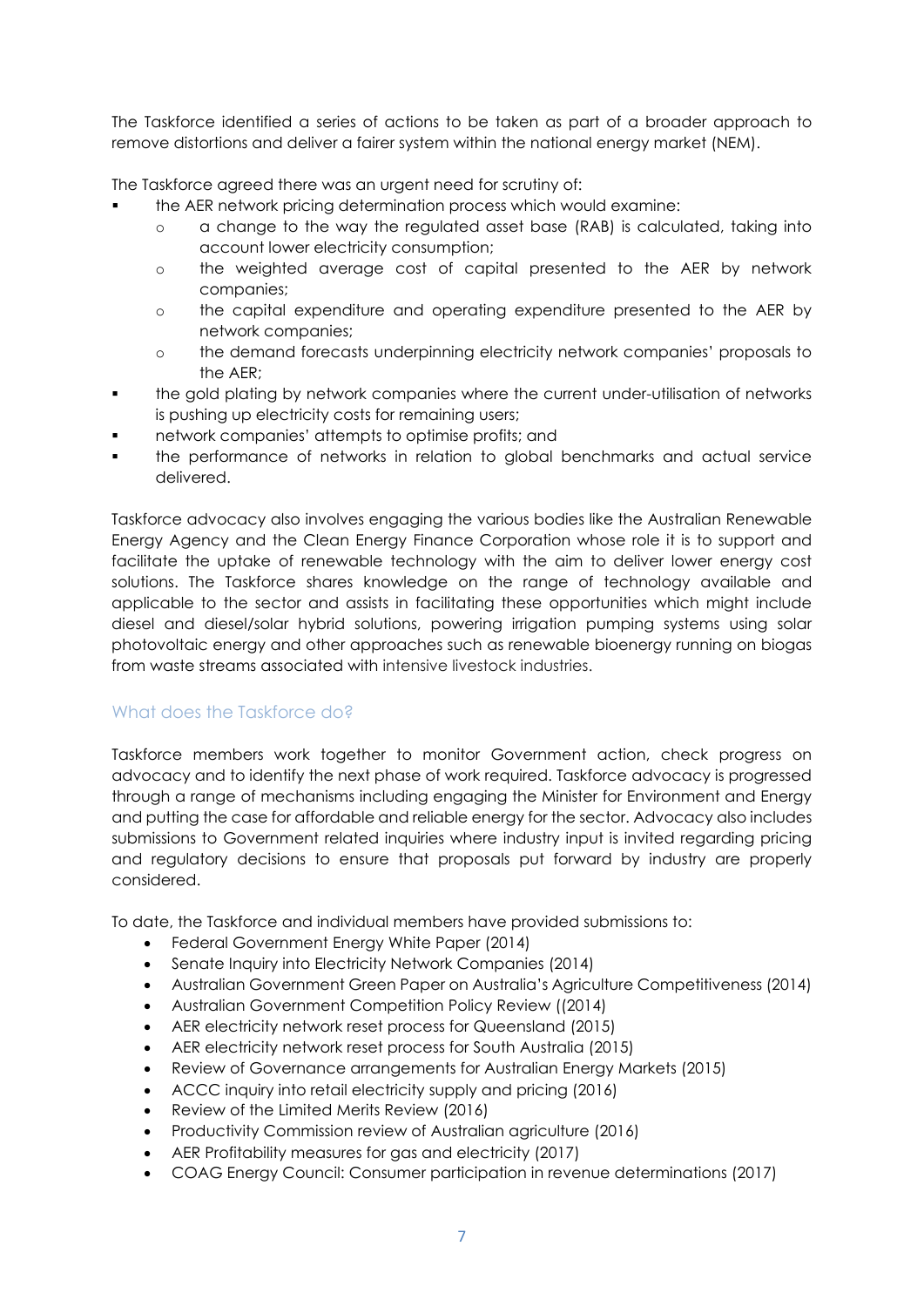- Independent Review into future security of the National Electricity Market (Finkel) (2017)
- House of Representatives inquiry into modernising Australia's electricity grid (2017)
- House of Representatives inquiry into water use efficiency in Australian agriculture (2018
- AER review of the Rate of Return Guidelines (2018)
- Energy Security Board on the National Energy Guarantee (NEG) (2018)
- ACCC: Monitoring Electricity Supply (2018)
- AER: profitability Measures for Network Businesses (2018)
- ACCC: Guidelines on Prohibiting Energy Market Misconduct Bill (2019)
- AEMC: Stand-Alone Power Systems (2019)\_
- AEMC: Wholesale Demand Response Mechanism (2019)
- AEMC: National Electricity Amendment (Compensation for Market Participants Affected by Intervention Events) Rule 2020 (2020)
- ARENA: Bioenergy Roadmap (2020)
- NSW Department of Planning, Industry & Environment: Energy Security Target and Safeguard (2020)
- Department of Industry, Science, Energy & Resources: Technology Investment Roadmap (2020)
- Energy Security Board: Post 2025 Market Design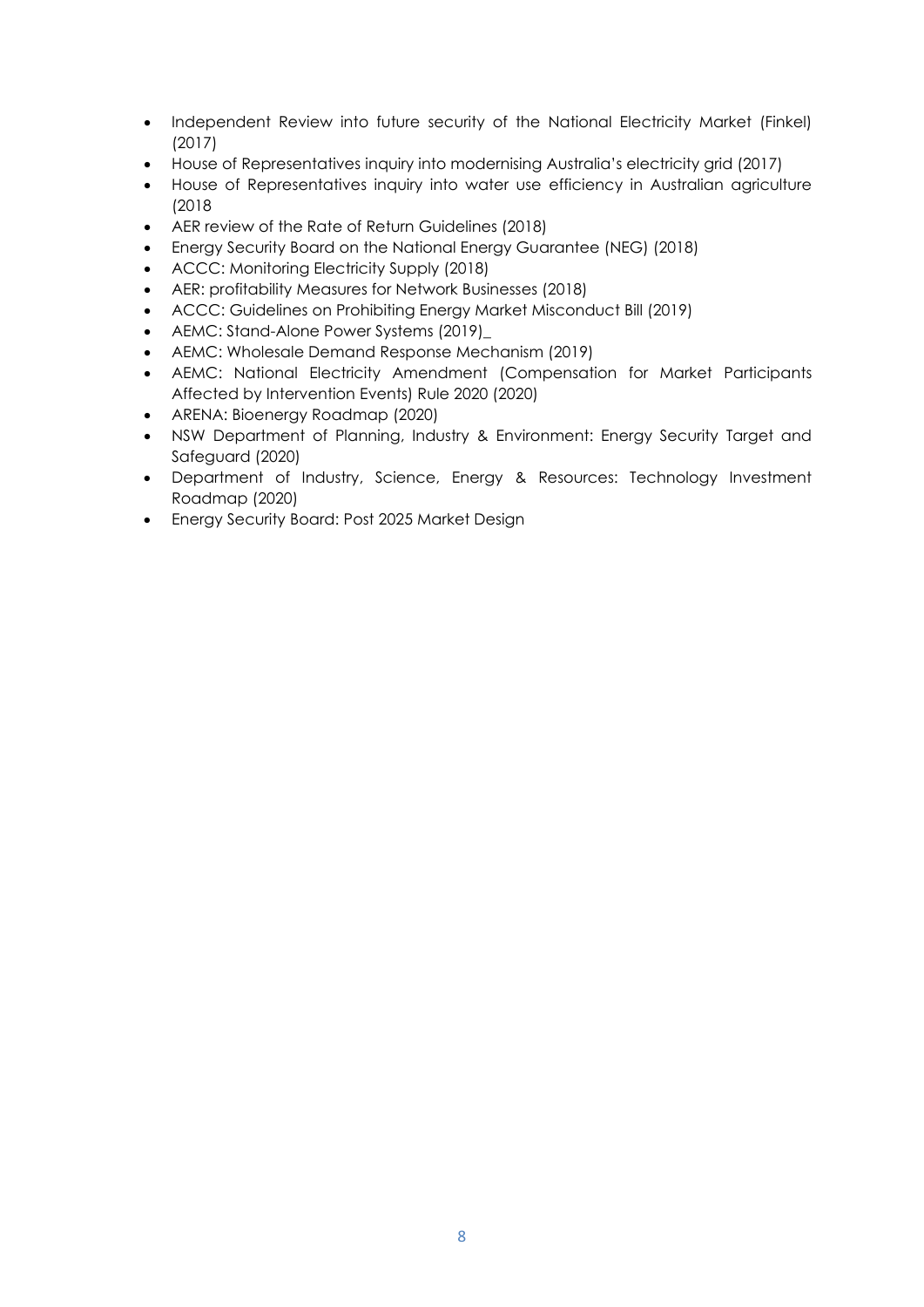### <span id="page-9-0"></span>Attachment 1. Indicative Budget

| Ag Energy Taskforce Project proposed expenditure (ex GST) |           |           |              |  |
|-----------------------------------------------------------|-----------|-----------|--------------|--|
| <b>Item</b>                                               | Year 1    | Year 2    | <b>Total</b> |  |
| Expenditure                                               |           |           |              |  |
| Salary                                                    | \$140,000 | \$140,000 | \$280,000    |  |
| Superannuation                                            | \$13,300  | \$14,000  | \$27,300     |  |
| Insurance                                                 | \$2,000   | \$2,400   | \$4,400      |  |
| Travel costs                                              | \$12,000  | \$12,000  | \$24,000     |  |
| Meeting costs                                             | \$2,000   | \$2,000   | \$4,000      |  |
| Telephone                                                 | \$960     | \$960     | \$1,920      |  |
| Office hosting costs                                      | \$5,000   | \$5,100   | \$10,100     |  |
| Computer                                                  | \$2,500   |           | \$2,500      |  |
| Ergonomic desk                                            | \$1,200   |           | \$1,200      |  |
| Consumables                                               | \$300     | \$300     | \$600        |  |
| NIC administration cost                                   | \$5,000   | \$5,000   | \$10,000     |  |
| Research project funding (if required)                    | \$30,000  |           | \$30,000     |  |
| <b>Total proposed expenditure</b>                         | \$214,260 | \$181,760 | \$396,020    |  |
| Proposed Income                                           |           |           |              |  |
| Government grant                                          | \$150,000 | \$150,000 | \$300,000    |  |
| One off research funding                                  | \$30,000  |           | \$30,000     |  |
| Cash contribution required from members                   | \$66,020  |           | \$66,020     |  |
| <b>Total proposed income</b>                              |           |           | \$396,020    |  |